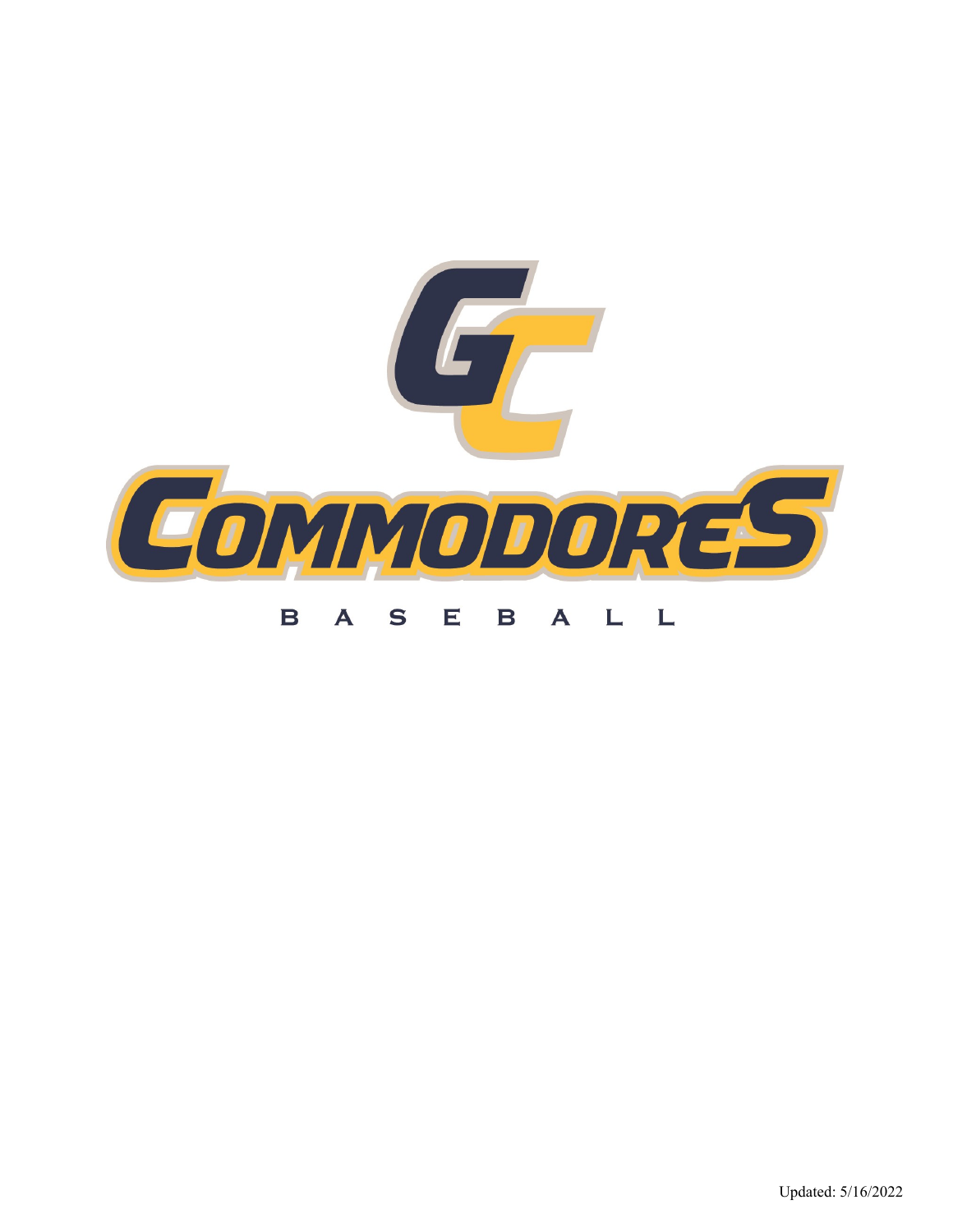## *Offense BAT AVERAGE* Season: .361 2010 Stat: (630 for 1744) Game: .583 vs Grand Rapids 03-03-10 *AT BATS* Season: 1989 1993 Game: 66 vs St. Johns River 05-11-15 *MOST RUNS SCORED* Season: 524 2010 Game: 34 vs Flo Valley 03-21-01 *MOST RUNS SCORED - Inning* Inning: 31 vs Flo Valley 03-21-01 *MOST HITS* Season: 630 2010 vs North Florida 04-1-00 Game: 22 vs North Florida 04-1-00<br>Game: 21 vs Tallahassee 04-6-07 *MOST DOUBLES* Season: 132 2010 Game: 7 vs. Grand Rapids 03-05-16 7 vs Northwest Florida 03-17-10 *MOST TRIPLES* Season: 23 1994 Game: 3 vs Univ. of Florida JV 04-21-66<br>3 vs Manatee 04-05-69 3 vs Manatee 04-05-69<br>3 vs Truett McConnell 02-15-08 vs Truett McConnell 02-15-08 *MOST HOMERUNS* Season: 111 2010 Game: 13 vs Millikan Univ. 03-22-84 *MOST GRANDSLAMS* Season: 6 Game: 4 vs Middle Georgia 02-28-04 *MOST RBI'S* Season: 488 2010<br>Game: 28 vs Flo vs Flo Valley 03-21-01 *SLUGGING PERCENTAGE* Season: 0.634 2010<br>Game: 1.375 vs Gr. vs Grand Rapids 03-03-10 **TEAM RECORDS TEAM RECORDS TEAM RECORDS**

| <b>MOST WALKS</b> |    |                  |                |
|-------------------|----|------------------|----------------|
| Season: 318       |    | 1979             |                |
| Game:             | 13 | vs Darton        | $02 - 06 - 10$ |
|                   | 13 | vs Lincoln Trail | 03-07-09       |

#### *MOST HIT BY PITCH*

| Season: 79 | 2006            |                |
|------------|-----------------|----------------|
| Game:      | vs Young Harris | $01 - 27 - 10$ |

#### *MOST STOLEN BASES*

| Season: 201 | 1984              |          |
|-------------|-------------------|----------|
| Game:       | vs Millikan Univ. | 03-22-84 |

*Pitching*

|         |    | MOST GAMES PLAYED |
|---------|----|-------------------|
| Season: | 66 | 1993              |

| MOST WINS  |      |
|------------|------|
| Season: 48 | 1984 |

*FEWEST WINS* Season: 1 1961

*MOST LOSSES* Season: 33 2003

*FEWEST LOSSES* Season: 5 1970

*LONGEST WINNING STREAK* Season: 25 2004

*LONGEST LOSING STREAK* Season: 9 2011

*LONGEST GAME* Season: 17 inn. vs St. Johns River 05-11-15 During state tournament

*COMPLETE GAMES* Season: 35 1985

*INNINGS PITCHED* Season: 503.1 1993 Game: 16.0 vs North Florida 03-30-68

*EARNED RUN AVERAGE* Season: 1.38 1970 Stat: (47 ER-314.0 inn.)

*STRIKEOUTS* Season: 439 2010<br>Game: 18 vs Ok vs Okaloosa Walton 04-10-68

*FEWEST WALKS* Season: 114 2006

*SHUTOUTS* Season: 18 1970

#### *SAVES* Season: 18 2016

*Defense*

*TEAM PUT OUTS* Season: 1377 2016

*TEAM ASSISTS* Season: 554 2016

*TEAM FIELDING PERCENTAGE* Season: .968 1970 .967 2006

*TEAM FEWEST ERRORS* Season: 54

*TEAM DOUBLE PLAYS* Season: 55 1984 53 2006 Game: 5 vs Danville 03-07-08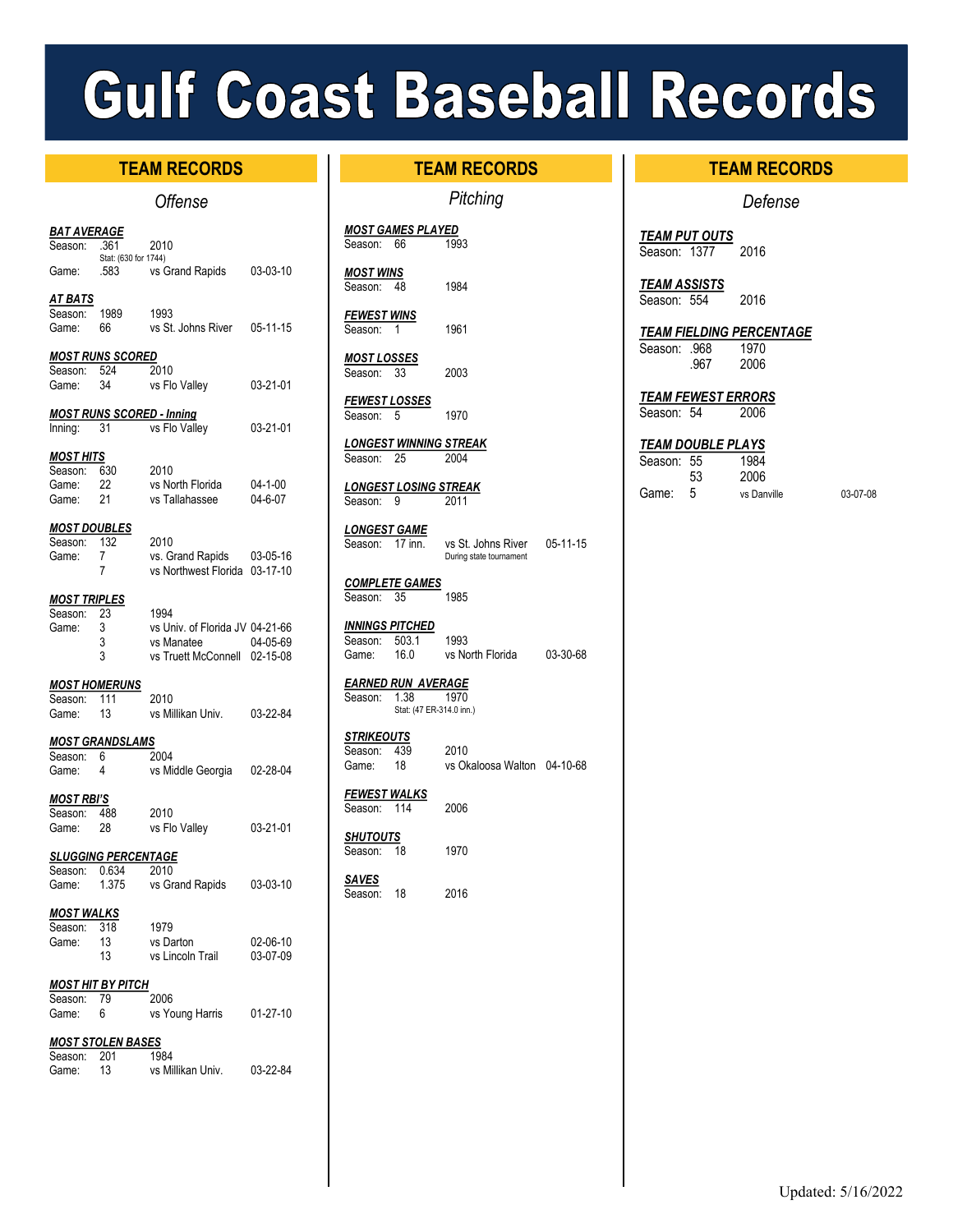*Offense (Minimum 100 plate appearances)*

|                         | <i><b>BATTING AVERAGE</b></i> |                                              |          |
|-------------------------|-------------------------------|----------------------------------------------|----------|
| Season:                 | .521                          | Mack Skipper                                 | 1963     |
| Career:                 | .430                          | Scott Clemo                                  | 83-84    |
|                         |                               |                                              |          |
| <u>AT BATS</u><br>Game: | 9                             | Woody Edwards                                | 05-11-15 |
|                         | 9                             | <b>Christian Williams</b>                    | 05-11-15 |
| Season:                 | 224                           | Nick Nelson                                  | 2016     |
| Career:                 | 418                           | Justin Kelley                                | 2019-21  |
|                         |                               |                                              |          |
| <u>RUNS SCORED</u>      |                               |                                              |          |
| Game:                   | 4                             | <b>Numerous Times</b>                        |          |
| Season:                 | 79                            | Bryce Lane                                   | 2010     |
| Career:                 | 125                           | <b>Bryce Lane</b>                            | 09-10    |
|                         |                               |                                              |          |
| HITS<br>Game:           | 5                             | <b>Tyler Weir</b>                            | 03-02-13 |
|                         |                               | vs Kankakee                                  |          |
|                         |                               | <b>Scott Beckwith</b>                        |          |
|                         |                               | vs Tallahassee                               | 04-06-07 |
| Season:                 | 87                            | Justin Byler                                 | 2005     |
| Career:                 | 151                           | Justin Byler                                 | 05-06    |
|                         |                               |                                              |          |
| <u>DOUBLES</u><br>Game: | 3                             | Kevin Husum                                  | 02-09-12 |
|                         |                               | Vs Alabama Southern                          |          |
|                         | 3                             | Mike Love                                    | 03-13-10 |
|                         |                               | vs Northwest Florida                         |          |
| Season:                 | 27                            | Roger Nylen                                  | 1993     |
| Career:                 | 35                            | <b>Eddie Cassidy</b>                         | 08-09    |
| <u>TRIPLES</u>          |                               |                                              |          |
| Game:                   | 2                             | Scott Clemo                                  | 1984     |
| Season:                 | 8                             | Jason Bowers                                 | 1997     |
|                         | 8                             | Scott Clemo                                  | 1984     |
| Career:                 | 14                            | <b>Adam Finnieston</b>                       | 93-94    |
|                         |                               |                                              |          |
| <b>HOME RUNS</b>        |                               |                                              |          |
| Game:                   | 3                             | Max Ryerson                                  | 02-23-21 |
|                         | 3                             | vs. Coastal AL South<br><b>Justin Kelley</b> | 04-13-21 |
|                         |                               | vs Coastal AL North                          |          |
| Season:                 | 26                            | Bryce Lane                                   | 2010     |
| Career:                 | 33                            | <b>Bryce Lane</b>                            | 09-10    |
|                         |                               |                                              |          |
| <u>GRAND SLAMS</u>      |                               |                                              |          |
| Game:                   | $\overline{2}$                | John Mariotti<br>vs Middle Georgia           | 02-28-04 |
| Season:                 | 3                             | John Mariotti                                | 2004     |
| Career:                 | 3                             | David Schulze                                | 07-08    |
|                         | 3                             | John Mariotti                                | 04-05    |
|                         |                               |                                              |          |
| RUNS BATTED IN          |                               |                                              |          |
| Game:                   | 10                            | David Schulze                                | 03-11-08 |
| Season:                 | 90                            | vs Lincoln College                           | 2010     |
| Career:                 | 137                           | Bryce Lane<br>Bryce Lane                     | 09-10    |
|                         |                               |                                              |          |

## **INDIVIDUAL RECORDS INDIVIDUAL RECORDS INDIVIDUAL RECORDS**

|                      |                            | Offense (Minimum 100 plate appearances)        |                |
|----------------------|----------------------------|------------------------------------------------|----------------|
| <b>TOTAL BASES</b>   |                            |                                                |                |
| Game:                | 13                         | David Schulze<br>vs Lincoln College            | $03 - 11 - 08$ |
| Season:              | 179                        | <b>Bryce Lane</b>                              | 2010           |
| Career:              | 269                        | <b>Bryce Lane</b>                              | $09-10$        |
|                      | <b>SLUGGING PERCENTAGE</b> |                                                |                |
| Game:                | 2.667                      | Nick Ratajczak<br>Stat: (9 TB vs Grand Rapids) | 03-03-10       |
| Season:              | 0.918                      | <b>Bryce Lane</b>                              | 2010           |
| Career:              | 0.754                      | <b>Bryce Lane</b>                              | $09-10$        |
| <b>BASE ON BALLS</b> |                            |                                                |                |
| Game:                | 4                          | Chad Henry                                     | 2000           |
| Season:              | 57                         | <b>Austin Murphy</b>                           | 2016           |
| Career:              | 91                         | Chad Henry                                     | 99-00          |
| HIT BY PITCH         |                            |                                                |                |
| Game:                | 3                          | Jake Sullivan<br>vs Young Harris               | $01 - 25 - 08$ |
|                      | 3                          | Jordan Karcher<br>vs Sinclair                  | 03-21-06       |
| Season:              | 24                         | Jordan Karcher                                 | 2006           |
| Career:              | 43                         | Jordan Karcher                                 | 06-07          |
| <b>STOLEN BASES</b>  |                            |                                                |                |
| Game:                | 5                          | <b>Tim Becker</b>                              | 1984           |
| Season:              | 57                         | <b>Tim Becker</b>                              | 1984           |
| Career:              | 91                         | <b>Tim Becker</b>                              | 84-85          |
|                      |                            |                                                |                |
|                      |                            |                                                |                |

*Pitching (Minimum 60 inn or 20 app)*

| GAMES STARTED<br>Season:    | 16<br>16              | <b>Andrew Morris</b><br>Matt Foster      | 2010<br>2015 |
|-----------------------------|-----------------------|------------------------------------------|--------------|
| Career:                     | 30                    | <b>Andrew Morris</b>                     | 09-10        |
|                             | <b>COMPLETE GAMES</b> |                                          |              |
| Season:                     | 12                    | Dan Petroff                              | 1993         |
|                             | 12                    | <b>Bruce Kombrink</b>                    | 1970         |
| Career:                     | 19                    | Dan Petroff                              | 93-94        |
| <u>APPEARANCES</u>          |                       |                                          |              |
| Season:                     | 26                    | Deviner McCray                           | 2016         |
| Career:                     | 43                    | Andrew Fonzi                             | 2011         |
| MOST WINS                   |                       |                                          |              |
| Season:                     | 14                    | <b>Bruce Kombrink</b>                    | 1970         |
| Career:                     | 22                    | <b>Andrew Morris</b>                     | 09-10        |
| BEST RECORD                 |                       |                                          |              |
|                             |                       |                                          |              |
| Season:                     | 14-0                  | <b>Bruce Kombrink</b>                    | 1970         |
| Career:                     | 22-2                  | <b>Andrew Morris</b>                     | 09-10        |
| INNINGS PITCHED             |                       |                                          |              |
| Season:                     | 128.1                 | Kevin Humphreys                          | 1993         |
| Career:                     | 198.2                 | <b>Brad Tanner</b>                       | 73-74        |
| <b>STRIKE OUTS</b>          |                       |                                          |              |
| Game:                       | 18                    | Pete Poldiak                             | 1968         |
| Season:                     | 131                   | Cam Greathouse                           | 2010         |
| Career:                     | 235                   | <b>Andrew Morris</b>                     | 09-10        |
| FEWEST WALKS                |                       |                                          |              |
| Season:                     | 2                     | Steven Chaney                            | 2006         |
| Career:                     | 2                     | <b>Steven Chaney</b>                     | 2006         |
| <u>SHUTOUTS</u>             |                       |                                          |              |
| Season:                     | 8                     | <b>Bruce Kombrink</b>                    | 1970         |
| Career:                     | 10                    | <b>Bruce Kombrink</b>                    | 69-70        |
| <u>SAVES</u>                |                       |                                          |              |
| Season:                     | 16                    | Deviner McCray                           | 2016         |
| Career:                     | 18                    | Deviner McCray                           | 2015-16      |
| NO-HITTERS                  |                       |                                          |              |
| <b>Andrew Morris</b>        |                       | vs Tallahassee<br>Stat: (9-0 win, 7 inn) | 03-24-10     |
| <b>Andrew Morris</b>        |                       | vs Grand Rapids<br>(20-0 win, 5 inn)     | 03-03-10     |
| Charlie Lester              |                       | vs Andrew College<br>(5-0 win, 7 inn)    | 03-05-09     |
| <b>Bruce Kombrink</b>       |                       | vs Ball State                            | 1970         |
| <b>Bruce Kombrink</b>       |                       | vs South Georgia                         | 1970         |
|                             |                       |                                          |              |
| Alex Lozado/<br>Parker Dean |                       | vs. Faulkner                             | 2020         |
|                             |                       |                                          |              |
| Eli Ellington/              |                       | vs. Faulkner                             | 2020         |
| Avery Stephens/             |                       |                                          |              |
| Austin Kapela               |                       |                                          |              |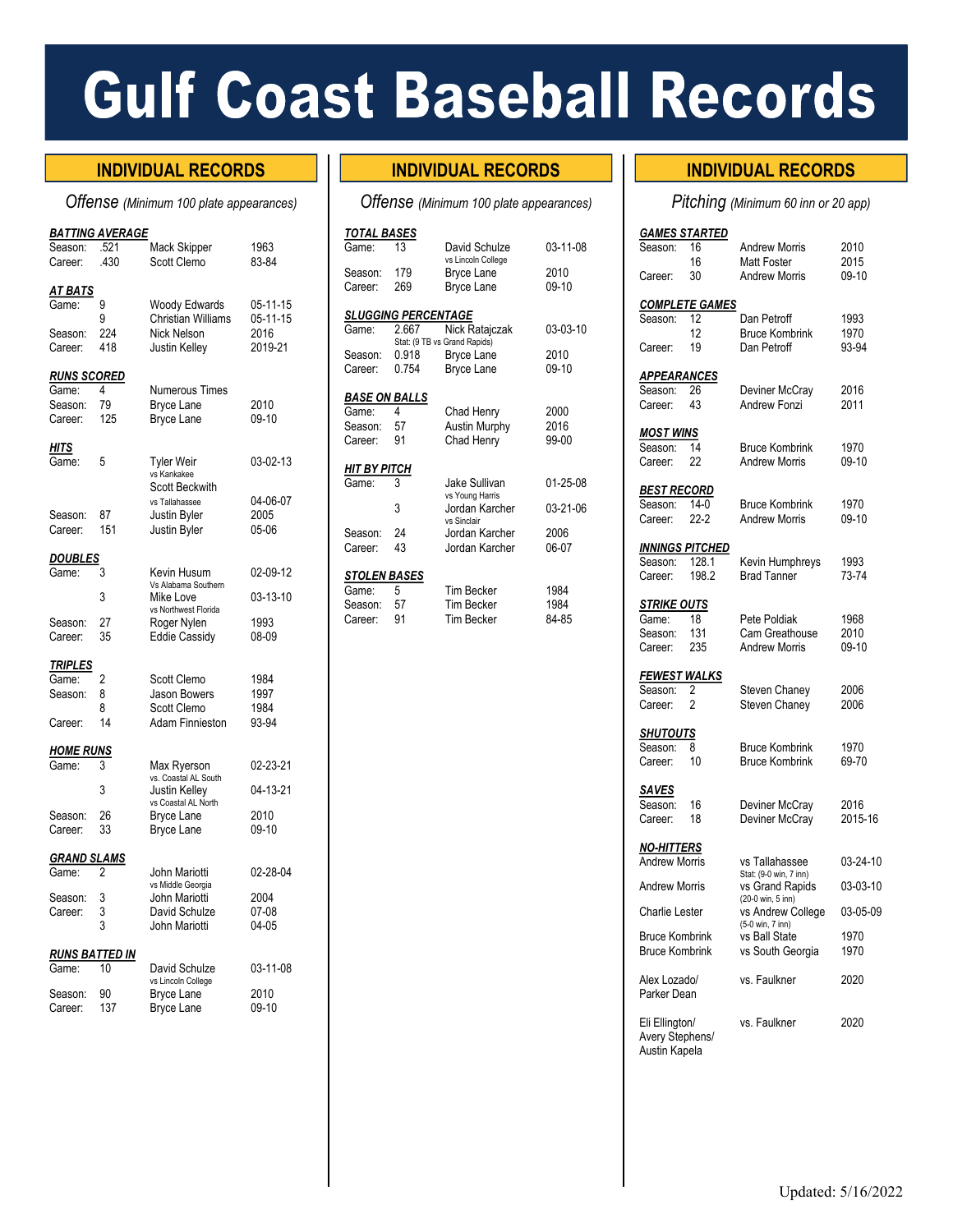### *BATTING AVERAGE*

| 0.521 | <b>Mack Skipper</b>       | 1963 |
|-------|---------------------------|------|
| 0.472 | Scott Clemo               | 1984 |
| 0.456 | Eleizar Quinones          | 1987 |
| 0.455 | Justin Byler              | 2005 |
| 0.431 | <b>Bryce Lane</b>         | 2010 |
| 0.418 | <b>Brad Ramsey</b>        | 1997 |
| 0.407 | <b>Tim Becker</b>         | 1985 |
| 0.406 | Corey Posey               | 1998 |
| 0.405 | Ryan Bear                 | 2001 |
| 0.404 | Jonathan Bennett          | 2016 |
| 0.403 | <b>Christian Williams</b> | 2014 |

#### *AT BATS*

| 224 | Nick Nelson       | 2016 |
|-----|-------------------|------|
| 223 | Roger Nylen       | 1993 |
| 221 | Charlie Commander | 1993 |
| 217 | Jason Bowers      | 1997 |
| 212 | Adam Finnieston   | 1993 |
| 208 | Juan Henderson    | 1993 |
| 206 | Bowen McGuffin    | 2016 |
| 205 | Woody Edwards     | 2015 |
| 205 | P.J. Johnston     | 1999 |
| 204 | Wes Roberson      | 2016 |

#### *RUNS SCORED*

| 79 | <b>Bryce Lane</b> | 2010 |
|----|-------------------|------|
| 68 | Jason Bowers      | 1997 |
| 62 | David Robinson    | 1993 |
| 62 | Steve Lombardozzi | 1979 |
| 61 | Cam Greathouse    | 2010 |
| 61 | Jared Keel        | 2004 |
| 60 | Kevin Husum       | 2013 |
| 58 | <b>Matt Sauls</b> | 2002 |
| 58 | Steve Lombardozzi | 1978 |
| 57 | Terrance Gore     | 2011 |

#### *TOTAL HITS*

| 87 | Justin Byler           | 2005 |
|----|------------------------|------|
| 86 | Scott Clemo            | 1984 |
| 84 | <b>Bryce Lane</b>      | 2010 |
| 79 | Jason Bowers           | 1997 |
| 78 | <b>Tyler Dial</b>      | 2013 |
| 78 | Roger Nylen            | 1993 |
| 76 | <b>Adam Finnieston</b> | 1993 |
| 74 | <b>Tim Becker</b>      | 1985 |
| 73 | Alex Kubal             | 2007 |
| 72 | <b>Trevin Hall</b>     | 2013 |

| <b>DOUBLES</b><br>27<br>1993<br>Roger Nylen<br>20<br><b>Cameron Graves</b><br>2010<br>20<br><b>Stevie Moffett</b><br>2019<br>19<br><b>Tyler Dial</b><br>2013<br>19<br><b>Tyler Reimer</b><br>2010<br>19<br>Mike Morrison<br>2008<br>19<br>1997<br><b>Brad Ramsey</b><br>18<br>2009<br><b>Eddie Cassidy</b><br>17<br>2010<br><b>Bryce Lane</b><br>17<br>2008<br><b>Eddie Cassidy</b><br>17<br>Alex Kubal<br>2007<br>2014<br>17<br>Ryan Koziol<br><b>TRIPLES</b><br>8<br>Jason Bowers<br>1997<br>Scott Clemo<br>1984<br>8<br>7<br>2012<br>Dylan Brown<br>7<br>Adam Finnieston<br>1994<br>Adam Finnieston<br>1993<br>7<br>7<br><b>Rich Toth</b><br>1972<br>6<br>Mike Morrison<br>2008<br>David Robinson<br>1993<br>6<br>5<br>2011<br>Nick Ratajczak<br>5<br>Ryan Weber<br>1997<br><u>HOME RUNS</u><br>26<br>2010<br><b>Bryce Lane</b><br>Demetric Smith<br>19<br>2000<br>16<br>David Schulze<br>2008<br>16<br>Scott Clemo<br>1983<br>15<br>2021<br>Max Ryerson<br>13<br>2012<br><b>Tyler Dial</b><br>13<br>Nick Ratajczak<br>2010<br>13<br>Jared Keel<br>2004<br>13<br>Joey Charon<br>1996<br>13<br>1989<br>Mario Baker<br>13<br>Jay Gainer<br>1988<br>Jay Gainer<br><b>RUNS BATTED IN-RBI'S</b><br>90<br><b>Bryce Lane</b><br>2010<br>71<br>Roger Nylen<br>1993<br>Scott Clemo<br>71<br>1984<br><b>Adam Finnieston</b><br>63<br>1993<br>60<br><b>Trevin Hall</b><br>2013<br>59<br>David Schultz<br>2008<br>59<br>Jamie Rock<br>1998<br>58<br>2010<br><b>Cameron Graves</b><br>58<br>1986<br><b>Steve Ault</b><br>57<br>Kevin Miller<br>1993 |  |  |
|-------------------------------------------------------------------------------------------------------------------------------------------------------------------------------------------------------------------------------------------------------------------------------------------------------------------------------------------------------------------------------------------------------------------------------------------------------------------------------------------------------------------------------------------------------------------------------------------------------------------------------------------------------------------------------------------------------------------------------------------------------------------------------------------------------------------------------------------------------------------------------------------------------------------------------------------------------------------------------------------------------------------------------------------------------------------------------------------------------------------------------------------------------------------------------------------------------------------------------------------------------------------------------------------------------------------------------------------------------------------------------------------------------------------------------------------------------------------------------------------------------------------------------------------|--|--|
|                                                                                                                                                                                                                                                                                                                                                                                                                                                                                                                                                                                                                                                                                                                                                                                                                                                                                                                                                                                                                                                                                                                                                                                                                                                                                                                                                                                                                                                                                                                                           |  |  |
|                                                                                                                                                                                                                                                                                                                                                                                                                                                                                                                                                                                                                                                                                                                                                                                                                                                                                                                                                                                                                                                                                                                                                                                                                                                                                                                                                                                                                                                                                                                                           |  |  |
|                                                                                                                                                                                                                                                                                                                                                                                                                                                                                                                                                                                                                                                                                                                                                                                                                                                                                                                                                                                                                                                                                                                                                                                                                                                                                                                                                                                                                                                                                                                                           |  |  |
|                                                                                                                                                                                                                                                                                                                                                                                                                                                                                                                                                                                                                                                                                                                                                                                                                                                                                                                                                                                                                                                                                                                                                                                                                                                                                                                                                                                                                                                                                                                                           |  |  |
|                                                                                                                                                                                                                                                                                                                                                                                                                                                                                                                                                                                                                                                                                                                                                                                                                                                                                                                                                                                                                                                                                                                                                                                                                                                                                                                                                                                                                                                                                                                                           |  |  |
|                                                                                                                                                                                                                                                                                                                                                                                                                                                                                                                                                                                                                                                                                                                                                                                                                                                                                                                                                                                                                                                                                                                                                                                                                                                                                                                                                                                                                                                                                                                                           |  |  |
|                                                                                                                                                                                                                                                                                                                                                                                                                                                                                                                                                                                                                                                                                                                                                                                                                                                                                                                                                                                                                                                                                                                                                                                                                                                                                                                                                                                                                                                                                                                                           |  |  |
|                                                                                                                                                                                                                                                                                                                                                                                                                                                                                                                                                                                                                                                                                                                                                                                                                                                                                                                                                                                                                                                                                                                                                                                                                                                                                                                                                                                                                                                                                                                                           |  |  |
|                                                                                                                                                                                                                                                                                                                                                                                                                                                                                                                                                                                                                                                                                                                                                                                                                                                                                                                                                                                                                                                                                                                                                                                                                                                                                                                                                                                                                                                                                                                                           |  |  |
|                                                                                                                                                                                                                                                                                                                                                                                                                                                                                                                                                                                                                                                                                                                                                                                                                                                                                                                                                                                                                                                                                                                                                                                                                                                                                                                                                                                                                                                                                                                                           |  |  |
|                                                                                                                                                                                                                                                                                                                                                                                                                                                                                                                                                                                                                                                                                                                                                                                                                                                                                                                                                                                                                                                                                                                                                                                                                                                                                                                                                                                                                                                                                                                                           |  |  |
|                                                                                                                                                                                                                                                                                                                                                                                                                                                                                                                                                                                                                                                                                                                                                                                                                                                                                                                                                                                                                                                                                                                                                                                                                                                                                                                                                                                                                                                                                                                                           |  |  |
|                                                                                                                                                                                                                                                                                                                                                                                                                                                                                                                                                                                                                                                                                                                                                                                                                                                                                                                                                                                                                                                                                                                                                                                                                                                                                                                                                                                                                                                                                                                                           |  |  |
|                                                                                                                                                                                                                                                                                                                                                                                                                                                                                                                                                                                                                                                                                                                                                                                                                                                                                                                                                                                                                                                                                                                                                                                                                                                                                                                                                                                                                                                                                                                                           |  |  |
|                                                                                                                                                                                                                                                                                                                                                                                                                                                                                                                                                                                                                                                                                                                                                                                                                                                                                                                                                                                                                                                                                                                                                                                                                                                                                                                                                                                                                                                                                                                                           |  |  |
|                                                                                                                                                                                                                                                                                                                                                                                                                                                                                                                                                                                                                                                                                                                                                                                                                                                                                                                                                                                                                                                                                                                                                                                                                                                                                                                                                                                                                                                                                                                                           |  |  |
|                                                                                                                                                                                                                                                                                                                                                                                                                                                                                                                                                                                                                                                                                                                                                                                                                                                                                                                                                                                                                                                                                                                                                                                                                                                                                                                                                                                                                                                                                                                                           |  |  |
|                                                                                                                                                                                                                                                                                                                                                                                                                                                                                                                                                                                                                                                                                                                                                                                                                                                                                                                                                                                                                                                                                                                                                                                                                                                                                                                                                                                                                                                                                                                                           |  |  |
|                                                                                                                                                                                                                                                                                                                                                                                                                                                                                                                                                                                                                                                                                                                                                                                                                                                                                                                                                                                                                                                                                                                                                                                                                                                                                                                                                                                                                                                                                                                                           |  |  |
|                                                                                                                                                                                                                                                                                                                                                                                                                                                                                                                                                                                                                                                                                                                                                                                                                                                                                                                                                                                                                                                                                                                                                                                                                                                                                                                                                                                                                                                                                                                                           |  |  |
|                                                                                                                                                                                                                                                                                                                                                                                                                                                                                                                                                                                                                                                                                                                                                                                                                                                                                                                                                                                                                                                                                                                                                                                                                                                                                                                                                                                                                                                                                                                                           |  |  |
|                                                                                                                                                                                                                                                                                                                                                                                                                                                                                                                                                                                                                                                                                                                                                                                                                                                                                                                                                                                                                                                                                                                                                                                                                                                                                                                                                                                                                                                                                                                                           |  |  |
|                                                                                                                                                                                                                                                                                                                                                                                                                                                                                                                                                                                                                                                                                                                                                                                                                                                                                                                                                                                                                                                                                                                                                                                                                                                                                                                                                                                                                                                                                                                                           |  |  |
|                                                                                                                                                                                                                                                                                                                                                                                                                                                                                                                                                                                                                                                                                                                                                                                                                                                                                                                                                                                                                                                                                                                                                                                                                                                                                                                                                                                                                                                                                                                                           |  |  |
|                                                                                                                                                                                                                                                                                                                                                                                                                                                                                                                                                                                                                                                                                                                                                                                                                                                                                                                                                                                                                                                                                                                                                                                                                                                                                                                                                                                                                                                                                                                                           |  |  |
|                                                                                                                                                                                                                                                                                                                                                                                                                                                                                                                                                                                                                                                                                                                                                                                                                                                                                                                                                                                                                                                                                                                                                                                                                                                                                                                                                                                                                                                                                                                                           |  |  |
|                                                                                                                                                                                                                                                                                                                                                                                                                                                                                                                                                                                                                                                                                                                                                                                                                                                                                                                                                                                                                                                                                                                                                                                                                                                                                                                                                                                                                                                                                                                                           |  |  |
|                                                                                                                                                                                                                                                                                                                                                                                                                                                                                                                                                                                                                                                                                                                                                                                                                                                                                                                                                                                                                                                                                                                                                                                                                                                                                                                                                                                                                                                                                                                                           |  |  |
|                                                                                                                                                                                                                                                                                                                                                                                                                                                                                                                                                                                                                                                                                                                                                                                                                                                                                                                                                                                                                                                                                                                                                                                                                                                                                                                                                                                                                                                                                                                                           |  |  |
|                                                                                                                                                                                                                                                                                                                                                                                                                                                                                                                                                                                                                                                                                                                                                                                                                                                                                                                                                                                                                                                                                                                                                                                                                                                                                                                                                                                                                                                                                                                                           |  |  |
|                                                                                                                                                                                                                                                                                                                                                                                                                                                                                                                                                                                                                                                                                                                                                                                                                                                                                                                                                                                                                                                                                                                                                                                                                                                                                                                                                                                                                                                                                                                                           |  |  |
|                                                                                                                                                                                                                                                                                                                                                                                                                                                                                                                                                                                                                                                                                                                                                                                                                                                                                                                                                                                                                                                                                                                                                                                                                                                                                                                                                                                                                                                                                                                                           |  |  |
|                                                                                                                                                                                                                                                                                                                                                                                                                                                                                                                                                                                                                                                                                                                                                                                                                                                                                                                                                                                                                                                                                                                                                                                                                                                                                                                                                                                                                                                                                                                                           |  |  |
|                                                                                                                                                                                                                                                                                                                                                                                                                                                                                                                                                                                                                                                                                                                                                                                                                                                                                                                                                                                                                                                                                                                                                                                                                                                                                                                                                                                                                                                                                                                                           |  |  |
|                                                                                                                                                                                                                                                                                                                                                                                                                                                                                                                                                                                                                                                                                                                                                                                                                                                                                                                                                                                                                                                                                                                                                                                                                                                                                                                                                                                                                                                                                                                                           |  |  |
|                                                                                                                                                                                                                                                                                                                                                                                                                                                                                                                                                                                                                                                                                                                                                                                                                                                                                                                                                                                                                                                                                                                                                                                                                                                                                                                                                                                                                                                                                                                                           |  |  |
|                                                                                                                                                                                                                                                                                                                                                                                                                                                                                                                                                                                                                                                                                                                                                                                                                                                                                                                                                                                                                                                                                                                                                                                                                                                                                                                                                                                                                                                                                                                                           |  |  |
|                                                                                                                                                                                                                                                                                                                                                                                                                                                                                                                                                                                                                                                                                                                                                                                                                                                                                                                                                                                                                                                                                                                                                                                                                                                                                                                                                                                                                                                                                                                                           |  |  |
|                                                                                                                                                                                                                                                                                                                                                                                                                                                                                                                                                                                                                                                                                                                                                                                                                                                                                                                                                                                                                                                                                                                                                                                                                                                                                                                                                                                                                                                                                                                                           |  |  |
|                                                                                                                                                                                                                                                                                                                                                                                                                                                                                                                                                                                                                                                                                                                                                                                                                                                                                                                                                                                                                                                                                                                                                                                                                                                                                                                                                                                                                                                                                                                                           |  |  |
|                                                                                                                                                                                                                                                                                                                                                                                                                                                                                                                                                                                                                                                                                                                                                                                                                                                                                                                                                                                                                                                                                                                                                                                                                                                                                                                                                                                                                                                                                                                                           |  |  |
|                                                                                                                                                                                                                                                                                                                                                                                                                                                                                                                                                                                                                                                                                                                                                                                                                                                                                                                                                                                                                                                                                                                                                                                                                                                                                                                                                                                                                                                                                                                                           |  |  |
|                                                                                                                                                                                                                                                                                                                                                                                                                                                                                                                                                                                                                                                                                                                                                                                                                                                                                                                                                                                                                                                                                                                                                                                                                                                                                                                                                                                                                                                                                                                                           |  |  |
|                                                                                                                                                                                                                                                                                                                                                                                                                                                                                                                                                                                                                                                                                                                                                                                                                                                                                                                                                                                                                                                                                                                                                                                                                                                                                                                                                                                                                                                                                                                                           |  |  |
|                                                                                                                                                                                                                                                                                                                                                                                                                                                                                                                                                                                                                                                                                                                                                                                                                                                                                                                                                                                                                                                                                                                                                                                                                                                                                                                                                                                                                                                                                                                                           |  |  |
|                                                                                                                                                                                                                                                                                                                                                                                                                                                                                                                                                                                                                                                                                                                                                                                                                                                                                                                                                                                                                                                                                                                                                                                                                                                                                                                                                                                                                                                                                                                                           |  |  |
|                                                                                                                                                                                                                                                                                                                                                                                                                                                                                                                                                                                                                                                                                                                                                                                                                                                                                                                                                                                                                                                                                                                                                                                                                                                                                                                                                                                                                                                                                                                                           |  |  |
|                                                                                                                                                                                                                                                                                                                                                                                                                                                                                                                                                                                                                                                                                                                                                                                                                                                                                                                                                                                                                                                                                                                                                                                                                                                                                                                                                                                                                                                                                                                                           |  |  |
|                                                                                                                                                                                                                                                                                                                                                                                                                                                                                                                                                                                                                                                                                                                                                                                                                                                                                                                                                                                                                                                                                                                                                                                                                                                                                                                                                                                                                                                                                                                                           |  |  |
|                                                                                                                                                                                                                                                                                                                                                                                                                                                                                                                                                                                                                                                                                                                                                                                                                                                                                                                                                                                                                                                                                                                                                                                                                                                                                                                                                                                                                                                                                                                                           |  |  |
|                                                                                                                                                                                                                                                                                                                                                                                                                                                                                                                                                                                                                                                                                                                                                                                                                                                                                                                                                                                                                                                                                                                                                                                                                                                                                                                                                                                                                                                                                                                                           |  |  |

### **Top 10 Single Season Offense Top 10 Single Season Offense Top 10 Single Season Offense**

#### *STOLEN BASES*

| 57 | <b>Tim Becker</b>    | 1984 |
|----|----------------------|------|
| 53 | Terrance Gore        | 2011 |
| 47 | Mike Austin          | 1980 |
| 44 | Steve Lombardozzi    | 1979 |
| 44 | Al Ryan              | 1971 |
| 41 | <b>Rich Toth</b>     | 1971 |
| 34 | <b>Tim Becker</b>    | 1985 |
| 32 | De'Andre Toney       | 2011 |
| 31 | Mike Papajohn        | 1984 |
| 29 | <b>Woody Edwards</b> | 2015 |
| 28 | Cyle Rasmus          | 2009 |

#### *HIT BY PITCH*

| 24                   | Jordan Karcher            | 2006               |
|----------------------|---------------------------|--------------------|
| 21                   | Keith Williams            | 2004               |
| 20                   | Jake Sullivan             | 2008               |
| 19                   | Jordan Karcher            | 2007               |
| 18                   | Nick Ratajczak            | 2011               |
| 14                   | <b>Christian Williams</b> | 2015               |
| 14                   | <b>Justin Blanks</b>      | 2000               |
| 12                   | Drew Benton               | 2008               |
| 12                   | Justin Byler              | 2006               |
| 12                   | <b>Trevor Davis</b>       | 2014               |
| 11                   | Kaleb Henry               | 2022               |
| 11                   | <b>Matt Miller</b>        | 2013               |
| 11                   | <b>Grant Alvarez</b>      | 2012               |
|                      |                           |                    |
| <b>BASE ON BALLS</b> |                           |                    |
| 49                   | Chad Henry                | 2000               |
| 49                   | <b>Todd Migliori</b>      | 1995               |
| 43                   | Demetric Smith            | 2000               |
| 42                   | Chad Henry                | 1999               |
| 40                   | <b>Tony Diaz</b>          | 1995               |
| 36                   | Kevin Husum               | 2013               |
| 34                   | Rob Yodice                | 2006               |
| 33                   | Ryan Koziol               | 2014               |
| 32                   | <b>Bryce Lane</b>         | 2010               |
| 31                   | Max Ryerson               | 2021               |
| 29                   | <b>Brett Wisely</b>       | 2019               |
| 28                   | <b>Woody Edwards</b>      | 2015               |
| 28                   | Nick Flair                | 2014               |
| 28                   | <b>Matt Miller</b>        | 2013               |
| 27                   | Justin Kelley             | 2019               |
| 27                   | Reid Halfacre             | 2019               |
| 26                   | <b>Brett Wisely</b>       | 2018               |
| 26                   | Jacquez Koonce            | 2017               |
| 26                   | <b>Christian Williams</b> | 2015               |
| 26                   | <b>Tyler Dial</b>         | 2012               |
|                      |                           | Updated: 5/16/2022 |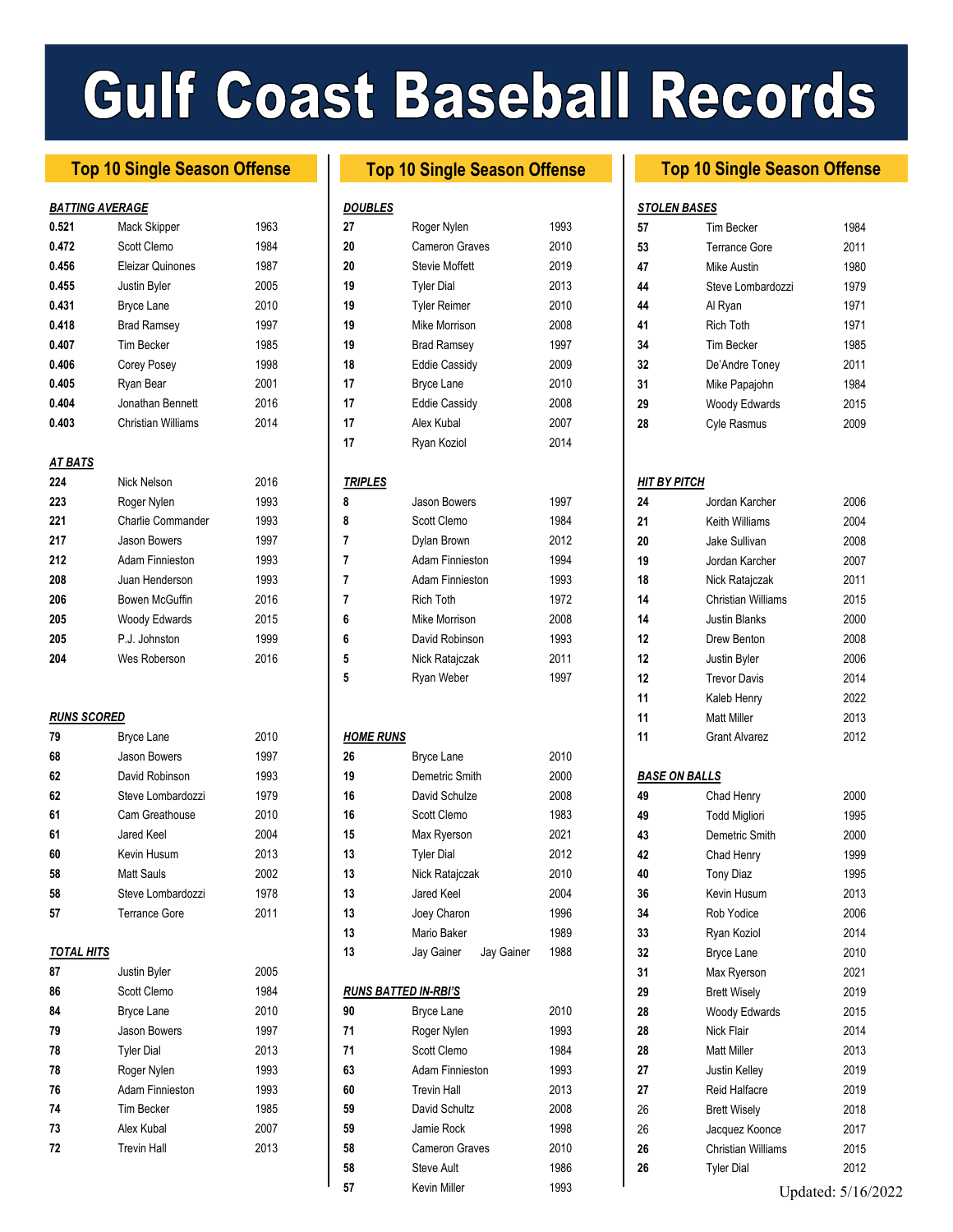## *BATTING AVERAGE*

| <u>BATTING AVERAGE</u> |                        |          |
|------------------------|------------------------|----------|
| 0.430                  | Scott Clemo            | 1983-84  |
| 0.415                  | Eleizar Quinones       | 1986-87  |
| 0.404                  | Justin Byler           | 2005-06  |
| 0.395                  | <b>Bryce Lane</b>      | 2009-10  |
| 0.383                  | Ryan Bear              | 2000-01  |
| 0.378                  | <b>Brad Ramsey</b>     | 1996-97  |
| 0.375                  | Jason Bowers           | 1997-98  |
| 0.372                  | Frank Menechino        | 1990-91  |
| 0.367                  | <b>Tyler Dial</b>      | 2012-13  |
| 0.363                  | <b>Brett Wisely</b>    | 2018-19  |
| 0.362                  | <b>Adam Finnieston</b> | 1993-94  |
| AT BATS                |                        |          |
| 429                    | <b>Tyler Borges</b>    | 2020-22* |
| 418                    | Justin Kelley          | 2019-21  |
| 414                    | <b>Adam Finnieston</b> | 1993-94  |
| 413                    | Nick Nelson            | 2015-16  |
| 405                    | P.J. Johnston          | 1999-00  |
| 392                    | Jason Bowers           | 1997-98  |
| 388                    | Ronte Langs            | 1998-99  |
| 384                    | <b>Trevor Davis</b>    | 2014-15  |
| 373                    | Justin Byler           | 2005-06  |
| 368                    | Juan Henderson         | 1992-93  |
| 359                    | Kevin Husum            | 2012-13  |
| 357                    | <b>Bryce Lane</b>      | 2009-10  |
| <u>RUNS SCORED</u>     |                        |          |
| 125                    | <b>Bryce Lane</b>      | 2009-10  |
| 120                    | Steve Lombardozzi      | 1978-79  |
| 119                    | <b>Jason Bowers</b>    | 1997-98  |
| 106                    | David Robinson         | 1993-94  |
| 104                    | <b>Tyler Borges</b>    | 2020-22* |
| 102                    | Kevin Husum            | 2012-13  |
| 99                     | Ronte Langs            | 1998-99  |
| 98                     | Chad Henry             | 1999-00  |
| 96                     | Cyle Rasmus            | 2009-10  |
| 94                     | Mike Austin            | 1979-80  |
| 91                     | Kevin Polcovich        | 1989-90  |
| 91                     | <b>Brett Wisely</b>    | 2018-19  |
| <u>TOTAL HITS</u>      |                        |          |
| 151                    | Justin Byler           | 2005-06  |
| 150                    | <b>Adam Finnieston</b> | 1993-94  |
| 147                    | Jason Bowers           | 1997-98  |
| 142                    | Scott Clemo            | 1983-84  |
| 141                    | <b>Bryce Lane</b>      | 2009-10  |
| 136                    | <b>Tyler Borges</b>    | 2020-22* |
| 135                    | Ryan Bear              | 2000-01  |
| 133                    | <b>Tim Becker</b>      | 1984-85  |
| 130                    | Nick Nelson            | 2015-16  |
|                        |                        |          |

## **Top 10 Career Offense Top 10 Career Offense Top 10 Career Offense**

| <u>TOTAL HITS CONT.</u>     |                       |         |  |
|-----------------------------|-----------------------|---------|--|
| 131                         | <b>Tyler Dial</b>     | 2012-13 |  |
| 128                         | <b>Trevor Davis</b>   | 2014-15 |  |
| 123                         | Steve Lombardozzi     | 1978-79 |  |
| 120                         | Eddie Cassidy         | 2008-09 |  |
|                             |                       |         |  |
|                             |                       |         |  |
| <u>DOUBLES</u>              |                       |         |  |
| 35                          | <b>Eddie Cassidy</b>  | 2008-09 |  |
| 30                          | Jason Bowers          | 1997-98 |  |
| 29                          | <b>Bryce Lane</b>     | 2009-10 |  |
| 28                          | Justin Byler          | 2005-06 |  |
| 28                          | <b>Brad Ramsey</b>    | 1996-97 |  |
| 27                          | <b>Tyler Dial</b>     | 2012-13 |  |
| 27                          | Roger Nylen           | 1993    |  |
| 26                          | Scott Clemo           | 1983-84 |  |
| 25                          | Nick Ratajczak        | 2011    |  |
| 25                          | <b>Cameron Graves</b> | 2009-10 |  |
| 25                          | <b>Brett Wisely</b>   | 2018-19 |  |
| <b>TRIPLES</b>              |                       |         |  |
| 14                          | Adam Finnieston       | 1993-94 |  |
| 11                          | David Robinson        | 1993-94 |  |
| 10                          | Jason Bowers          | 1997-98 |  |
| 9                           | Ryan Weber            | 1996-97 |  |
| 9                           | Scott Clemo           | 1983-84 |  |
| 8                           | Reggie Albert         | 1979-80 |  |
| 6                           | Mike Morrison         | 2008-09 |  |
| 6                           | Ronte Langs           | 1998-99 |  |
| 6                           | Chris Lombardozzi     | 1983-84 |  |
| 5                           | Max Bartlett          | 2014-15 |  |
| 5                           | <b>Matt Sauls</b>     | 2001-02 |  |
|                             |                       |         |  |
|                             |                       |         |  |
| <b>HOME RUNS</b>            |                       |         |  |
| 33                          | Bryce Lane            | 2009-10 |  |
| 25                          | David Schulze         | 2007-08 |  |
| 24                          | Scott Clemo           | 1983-84 |  |
| 24                          | Randy Olson           | 1977-78 |  |
| 21                          | Max Ryerson           | 2020-21 |  |
| 20                          | Justin Byler          | 2005-06 |  |
| 20                          | John Mariotti         | 2004-05 |  |
| 20                          | <b>Brad Ramsey</b>    | 1996-97 |  |
| 20                          | Adam Finnieston       | 1993-94 |  |
| 19                          | Nick Nelson           | 2015-16 |  |
| 19                          | Demetric Smith        | 2000    |  |
| <b>RUNS BATTED IN-RBI'S</b> |                       |         |  |
| 137                         | <b>Bryce Lane</b>     | 2009-10 |  |
|                             |                       |         |  |

| <u>RUNS BATTED IN-RBI'S CONT.</u> |                          |         |
|-----------------------------------|--------------------------|---------|
| 117                               | Adam Finnieston          | 1993-94 |
| 113                               | Scott Clemo              | 1983-84 |
| 108                               | David Schulze            | 2007-08 |
| 104                               | Nick Nelson              | 2015-16 |
| 101                               | <b>Tyler Dial</b>        | 2012-13 |
| 95                                | Jamie Rock               | 1997-98 |
| 89                                | <b>Justin Kelley</b>     | 2019-21 |
| 88                                | <b>Brad Ramsey</b>       | 1996-97 |
| 86                                | <b>Trevor Davis</b>      | 2014-15 |
| 85                                | Steve Ault               | 1985-86 |
|                                   |                          |         |
| <b>STOLEN BASES</b>               |                          |         |
| 91                                | <b>Tim Becker</b>        | 1984-85 |
| 75                                | Mike Austin              | 1979-80 |
| 58                                | Mike Papajohn            | 1984-85 |
| 55                                | Woody Edwards            | 2014-15 |
| 53                                | <b>Terrance Gore</b>     | 2011    |
| 52                                | <b>Cyle Rasmus</b>       | 2009-10 |
| 48                                | Juan Henderson           | 1992-93 |
| 46                                | <b>Charlie Commander</b> | 1992-93 |
| 44                                | Kent Marshall            | 1990-91 |
| 40                                | Mike Whisman             | 1982-83 |
| 37                                | Kevin Husum              | 2012-13 |
|                                   | HIT BY PITCH PITCH       |         |
| 43                                | Jordan Karcher           | 2005-06 |
| 31                                | Keith Williams           | 2003-04 |
| 30                                | Jake Sullivan            | 2007-08 |
| 28                                | Nick Ratajczak           | 2010-11 |
| 26                                | <b>Justin Blanks</b>     | 2000-01 |
| 22                                | Justin Byler             | 2005-06 |
| 20                                | Drew Benton              | 2007-08 |
| 18                                | Cyle Rasmus              | 2009-10 |
| 19                                | Grant Alvarez            | 2011-12 |
| <b>BASE ON BALLS</b>              |                          |         |
| 91                                | Chad Henry               | 1999-00 |
| 68                                | <b>Tyler Borges</b>      | 2020-22 |
| 66                                | <b>Todd Migliori</b>     | 1994-95 |
| 65                                | David Robinson           | 1993-94 |
| 62                                | Kevin Husum              | 2012-13 |
| 62                                | Adam Finnieston          | 1993-94 |
| 59                                | Frank Menechino          | 1990-91 |
| 57                                | <b>Austin Murphy</b>     | 2016    |
| 56                                | Jeremy Maddox            | 1991-92 |
| 54                                | <b>Brett Wisely</b>      | 2018-19 |
| 52                                | <b>Brent Skipper</b>     | 1993-94 |
| 52                                | Juan Henderson           | 1992-93 |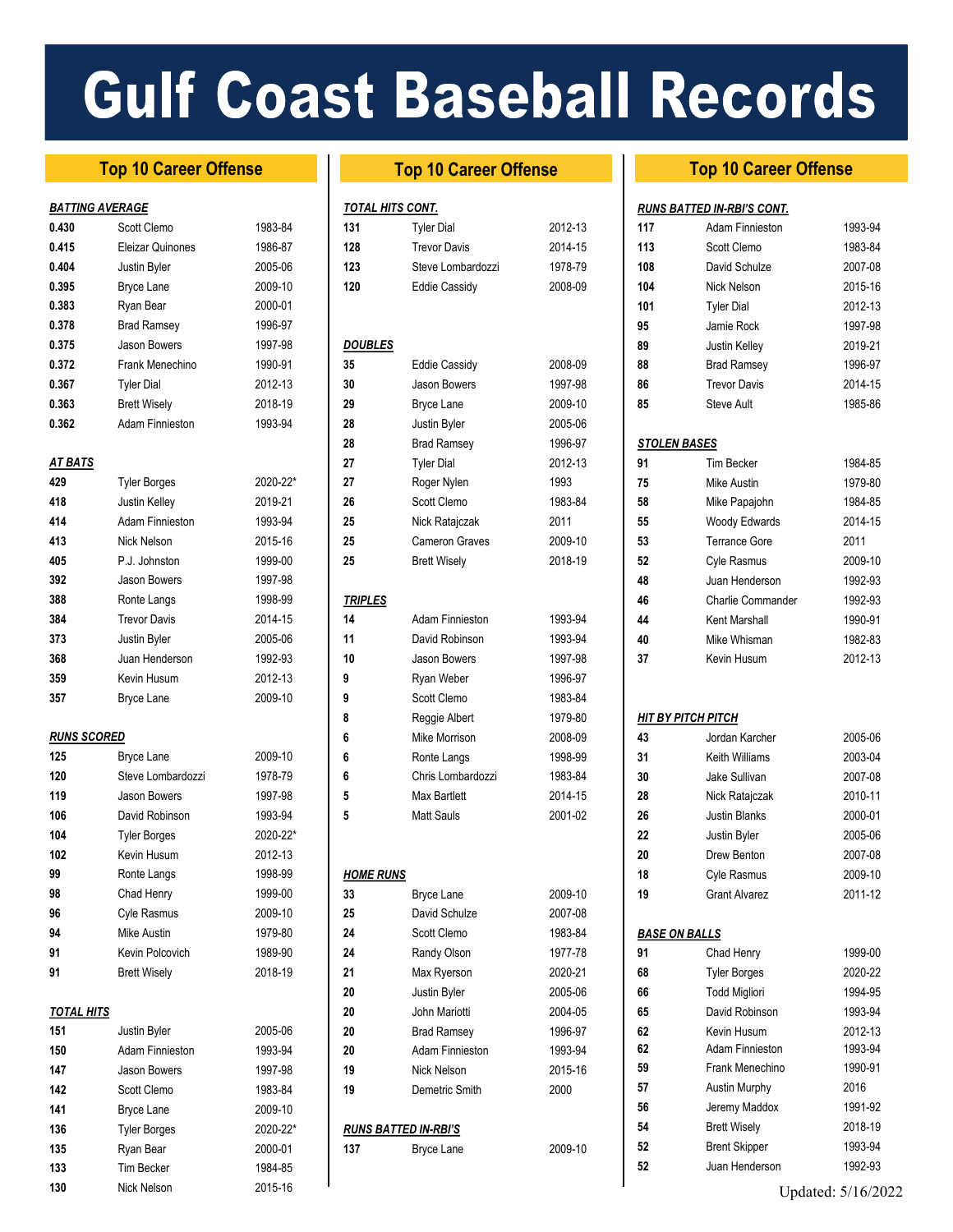### *INNINGS PITCHED*

| <u>INNINGS FILCHED</u> |                          |      |
|------------------------|--------------------------|------|
| 128.1                  | Kevin Humphreys          | 1993 |
| 105.2                  | <b>Matt Foster</b>       | 2015 |
| 99.1                   | David Herndon            | 2006 |
| 99.0                   | <b>Brad Tanner</b>       | 1972 |
| 97.2                   | Daniel Davidson          | 2001 |
| 96.2                   | <b>Andrew Morris</b>     | 2010 |
| 95.0                   | <b>Tim Davis</b>         | 1990 |
| 94.0                   | <b>Andrew Morris</b>     | 2009 |
| 93.2                   | Ray Liotta               | 2004 |
| 93                     | <b>Trever Kilcrease</b>  | 2018 |
| 91.0                   | Don Sutton               | 1965 |
| <u>GAMES STARTED</u>   |                          |      |
| 16                     | <b>Matt Foster</b>       | 2015 |
| 16                     | <b>Andrew Morris</b>     | 2010 |
| 15                     | Nick Nelson              | 2016 |
| 15                     | <b>Brett Maggard</b>     | 2013 |
| 15                     | <b>Will Smith</b>        | 2008 |
| 14                     | <b>Trever Kilcrease</b>  | 2018 |
| 14                     | Adam Bleday              | 2015 |
| 14                     | <b>West Covington</b>    | 2014 |
| 14                     | David Trexler            | 2012 |
| 14                     | Cam Greathouse           | 2010 |
| 14                     | <b>Andrew Morris</b>     | 2009 |
| 14                     | David Herndon            | 2006 |
| 14                     | Kevin Humphreys          | 1993 |
| 14                     | <b>Bruce Kombrink</b>    | 1970 |
| 14                     | <b>Avery Stephens</b>    | 2021 |
|                        | <b>COMPLETE GAMES</b>    |      |
| 12                     | <b>Bruce Kombrink</b>    | 1970 |
| 12                     | Dan Petroff              | 1993 |
| 10                     | <b>Andrew Morris</b>     | 2010 |
| 10                     | Kevin Humphreys          | 1993 |
| 9                      | <b>Todd Harrell</b>      | 1992 |
| 8                      | <b>Shaun Butler</b>      | 2004 |
| 8                      | <b>Tim Davis</b>         | 1990 |
| 8                      | Kevin Orga               | 1998 |
| 7                      | Ray Liotta               | 2004 |
| 7                      | Dan Petroff              | 1994 |
| <u>APPEARANCES</u>     |                          |      |
| 26                     | Deviner McCray           | 2016 |
| 25                     | Andrew Fonzi             | 2011 |
| 24                     | <b>Austin Bizzle</b>     | 2015 |
| 24                     | <b>Brandon Pergantis</b> | 2014 |
| 22                     | Ryan Koziol              | 2014 |
| 23                     | Christo Jones            | 2011 |
| 23                     | <b>Ben Francis</b>       | 2007 |

 Brandon Pergantis 2013 John Markham 1968

## **Top 10 Single Season Pitching Top 10 Single Season Pitching Top 10 Single Season Pitching**

## *APPEARANCES CONT.*  Nick Allbritton 2011 Dayne Cutrell 2008 **Austin Carpenter** 2012 Nick Allbritton 2010 Kyle Mitchell 2009 *STRIKEOUTS*  131 Cam Greathouse 2010 Q.V. Lowe 1964 Andrew Morris 2010 Ray Liotta 2004 Matt Foster 2015 110 Barry McQueen 1970 108 Kevin Humphreys 1993 Andrew Morris 2009 Daniel Davidson 2001 Will Smith 2008 103 Wayne Garland 1970 Carson Dorsey 2022 102 Clay Daniel 1982 **BEST RECORD 14-0** Bruce Kombrink 1970

| 14-U | Bruce Komprink       | 1970 |
|------|----------------------|------|
| 12-0 | <b>Andrew Morris</b> | 2010 |
| 11-0 | Clay Daniel          | 1982 |
| 9-0  | Cameron Ragsdale     | 2014 |
| 8-0  | <b>Steven Cheney</b> | 2006 |
| 8-0  | Kevin Orga           | 1998 |
| 8-0  | Larry Smith          | 1994 |
| 8-0  | Lee Etheridge        | 1990 |
| 7-0  | Rodney German        | 1985 |
| 7-0  | <b>Jake Stout</b>    | 1984 |
| 7-0  | John Markham         | 1968 |
|      |                      |      |

### *MOST WINS*

| 14 | <b>Bruce Kombrink</b> | 1970 |
|----|-----------------------|------|
| 12 | <b>Andrew Morris</b>  | 2010 |
| 11 | Matt Foster           | 2015 |
| 11 | Kevin Humphreys       | 1993 |
| 11 | Clay Daniel           | 1982 |
| 11 | <b>Barry McQueen</b>  | 1970 |
| 10 | <b>West Covington</b> | 2014 |
| 10 | Cam Greathouse        | 2010 |
| 10 | <b>Andrew Morris</b>  | 2009 |
| 10 | David Herndon         | 2006 |
| 10 | Dan Petroff           | 1994 |
| 10 | Kevin Humphreys       | 1993 |
| 10 | <b>Todd Harrell</b>   | 1992 |
|    |                       |      |

| <u>MOST SAVES</u>       |                         |      |
|-------------------------|-------------------------|------|
| 16                      | Deviner McCray          | 2016 |
| 11                      | Ryan Koziol             | 2014 |
| 7                       | <b>Ben Francis</b>      | 2007 |
| 7                       | <b>Terry Stenger</b>    | 2001 |
| 6                       | <b>Nick Allbritton</b>  | 2011 |
| 6                       | Jon Habrack             | 2000 |
| 5                       | <b>Tyler Petersen</b>   | 2022 |
| 5                       | Austin Bizzle           | 2015 |
| 5                       | <b>Austin Carpenter</b> | 2012 |
| 5                       | <b>Nick Allbritton</b>  | 2010 |
| 5                       | Kyle Mitchell           | 2009 |
| 5                       | Joaquin Castillo        | 1999 |
| 4                       | Peyton Knight           | 2018 |
| 4                       | Kevin Husum             | 2012 |
| 4                       | Dayne Cutrell           | 2008 |
| 4                       | Alex Lozado             | 2019 |
| 4                       | Parker Dean             | 2020 |
| 4                       | <b>Brayden Gainey</b>   | 2021 |
|                         |                         |      |
| <i><b>NO-HITTER</b></i> |                         |      |
|                         | Carson Dorsey           | 2022 |

| <b>Carson Doisey</b><br>vs. Grand Valley  | ZUZZ |
|-------------------------------------------|------|
| <b>Barry McQueen</b><br>vs. North Florida | 1970 |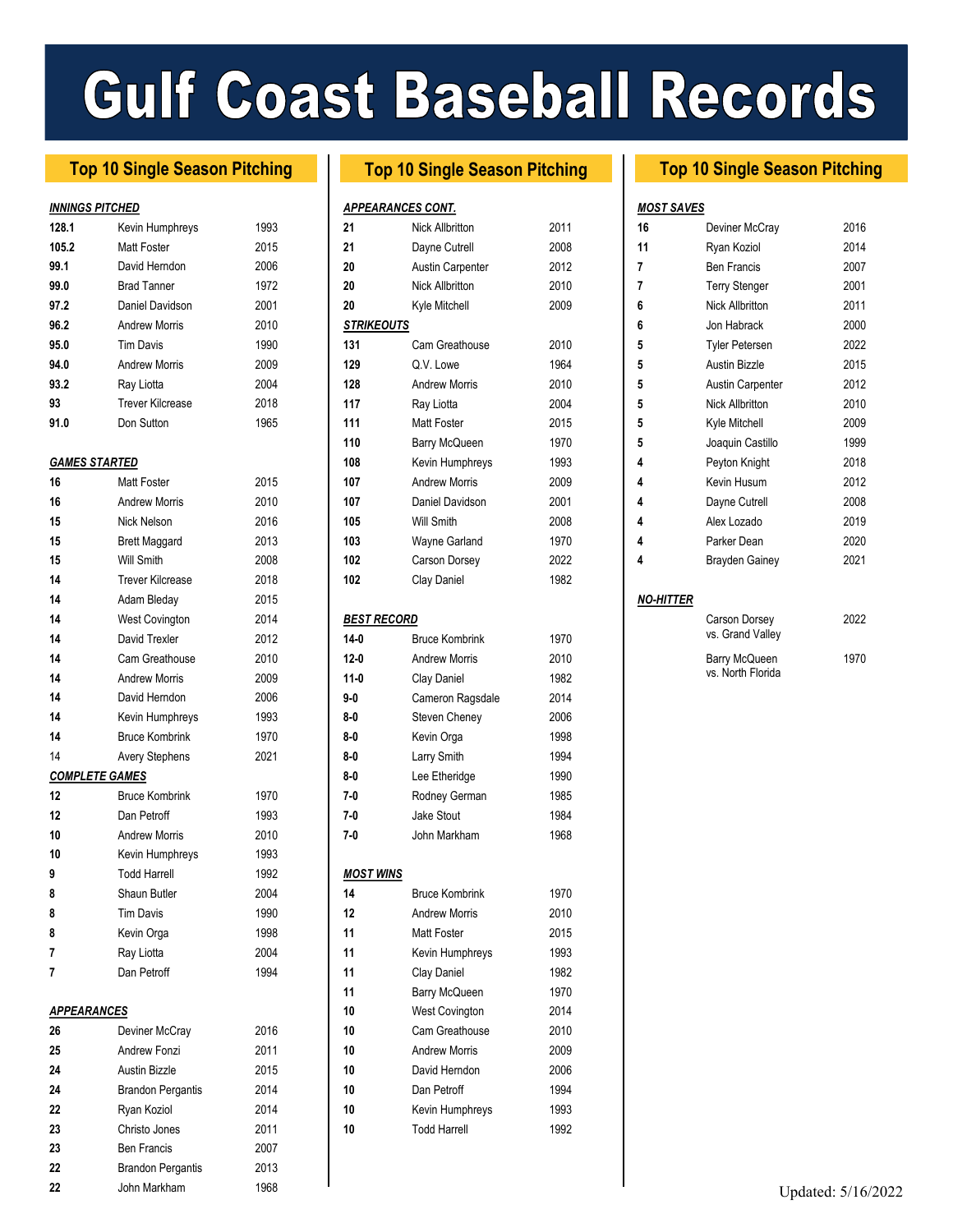### *INNINGS PITCHED*

| 198.2 | <b>Brad Tanner</b>   | 1973-74 |
|-------|----------------------|---------|
| 190.2 | <b>Andrew Morris</b> | 2009-10 |
| 185.0 | Daniel Davidson      | 2000-01 |
| 175.1 | Kevin Humphreys      | 1992-93 |
| 172.1 | Cam Greathouse       | 2009-10 |
| 165.1 | Clay Daniel          | 1981-82 |
| 164.2 | David Herndon        | 2005-06 |
| 161.1 | Kevin Orga           | 1997-98 |
| 152.2 | Brendan Leach        | 2013-14 |
| 147.0 | Doug McDaniel        | 1978-79 |
| 142.0 | <b>Ben Tidwell</b>   | 2011-12 |

#### *GAMES STARTED*

| 30 | <b>Andrew Morris</b>   | 2009-10 |
|----|------------------------|---------|
| 26 | Brendan Leach          | 2013-14 |
| 25 | <b>Ben Tidwell</b>     | 2011-12 |
| 24 | <b>West Covington</b>  | 2014-15 |
| 24 | Cam Greathouse         | 2009-10 |
| 24 | David Herndon          | 2005-06 |
| 24 | Kevin Orga             | 1997-98 |
| 23 | <b>Matt Foster</b>     | 2014-15 |
| 23 | Ryan Frazier           | 2007-08 |
| 23 | John Korn              | 1997-98 |
| 23 | <b>Brad Tanner</b>     | 1973-74 |
| 22 | <b>Kevin Humphreys</b> | 1992-93 |

#### *COMPLETE GAMES*

| 19 | Dan Petroff           | 1993-94 |
|----|-----------------------|---------|
| 16 | <b>Andrew Morris</b>  | 2009-10 |
| 14 | <b>Todd Harrell</b>   | 1991-92 |
| 13 | Kevin Humphreys       | 1992-93 |
| 12 | Dan Petroff           | 1993-94 |
| 12 | <b>Bruce Kombrink</b> | 1970    |

#### *APPEARANCES*

| 46 |                       |           |
|----|-----------------------|-----------|
| 43 | Deviner McCray        | 15-16     |
| 43 | Andrew Fonzi          | $10 - 11$ |
| 41 | Nick Allbritton       | 10-11     |
| 38 | Dayne Cutrell         | 07-08     |
| 37 | Greg Loukinen         | 2017      |
| 37 | Christo Jones         | $11 - 12$ |
| 34 | <b>Tyler Petersen</b> | 2021-22   |
| 34 | Dan Jacobs            | 07-08     |
| 32 | Nick Miller           | 11-12     |
| 32 | <b>Brady Frey</b>     | 09-10     |
| 32 | Devin Copley          | 06-07     |
| 31 | Cam Greathouse        | 09-10     |
| 31 | <b>Andrew Morris</b>  | 09-10     |
| 31 | Peyton Knight         | 18-19     |

## **Top 10 Career Pitching Top 10 Career Pitching ALL-AMERICANS**

| <u>CAREER STRIKEOUTS</u> |                            |         |  |  |  |  |  |  |  |  |
|--------------------------|----------------------------|---------|--|--|--|--|--|--|--|--|
| 235                      | <b>Andrew Morris</b>       | 2009-10 |  |  |  |  |  |  |  |  |
| 212                      | Cam Greathouse             | 2009-10 |  |  |  |  |  |  |  |  |
| 190                      | Daniel Davidson            | 2000-01 |  |  |  |  |  |  |  |  |
| 188                      | Q.V. Lowe                  | 1964-65 |  |  |  |  |  |  |  |  |
| 180                      | Clay Daniel                | 1981-82 |  |  |  |  |  |  |  |  |
| 160                      | Devin Copley               | 2006-07 |  |  |  |  |  |  |  |  |
| 157                      | <b>Matt Foster</b>         | 2014-15 |  |  |  |  |  |  |  |  |
| 145                      | Kevin Humphreys            | 1992-93 |  |  |  |  |  |  |  |  |
| 143                      | John Korn                  | 1997-98 |  |  |  |  |  |  |  |  |
|                          |                            |         |  |  |  |  |  |  |  |  |
| <u>BEST RECORD</u>       |                            |         |  |  |  |  |  |  |  |  |
| 22-2                     | Andrew Morris (.917)       | 2009-10 |  |  |  |  |  |  |  |  |
| $9 - 1$                  | Rodney German (.900)       | 1985-86 |  |  |  |  |  |  |  |  |
| 18-2                     | Brad Tanner (.900)         | 1973-74 |  |  |  |  |  |  |  |  |
| 17-2                     | Bruce Kombrink (.895)      | 1969-70 |  |  |  |  |  |  |  |  |
| 16-2                     | Kevin Orga (.889)          | 1997-98 |  |  |  |  |  |  |  |  |
| 14-2                     | Charlie Constantine (.875) | 1990-91 |  |  |  |  |  |  |  |  |
| $14-2$                   | Rob Niemann (.875)         | 1978-79 |  |  |  |  |  |  |  |  |
| $16 - 4$                 | Doug McDaniel (.800)       | 1978-79 |  |  |  |  |  |  |  |  |
|                          |                            |         |  |  |  |  |  |  |  |  |
| <b>MOST WINS</b>         |                            |         |  |  |  |  |  |  |  |  |
| 22                       | <b>Andrew Morris</b>       | 2009-10 |  |  |  |  |  |  |  |  |
| 18                       | Clay Daniel                | 1981-82 |  |  |  |  |  |  |  |  |
| 18                       | <b>Brad Tanner</b>         | 1973-74 |  |  |  |  |  |  |  |  |
| 18                       | Jack Creel                 | 1966-67 |  |  |  |  |  |  |  |  |
| 17                       | <b>Bruce Kombrink</b>      | 1969-70 |  |  |  |  |  |  |  |  |
| 16                       | Daniel Davidson            | 2000-01 |  |  |  |  |  |  |  |  |
| 16                       | Kevin Orga                 | 1997-98 |  |  |  |  |  |  |  |  |
| 16                       | Doug McDaniel              | 1978-79 |  |  |  |  |  |  |  |  |
| 15                       | Cam Greathouse             | 2009-10 |  |  |  |  |  |  |  |  |
| 15                       | Brendan Leach              | 2013-14 |  |  |  |  |  |  |  |  |
| 14                       | Devin Copley               | 2006-07 |  |  |  |  |  |  |  |  |
|                          |                            | 2005-06 |  |  |  |  |  |  |  |  |
| 14                       | Trever Kilcrease           | 2017-18 |  |  |  |  |  |  |  |  |
| 14                       | Matt Foster                | 2014-15 |  |  |  |  |  |  |  |  |
| <u>MOST SAVES</u><br>18  | Deviner McCray             | 2015-16 |  |  |  |  |  |  |  |  |
| 11                       | <b>Nick Allbritton</b>     | 2010-11 |  |  |  |  |  |  |  |  |
| 11                       | Ryan Koziol                | 2014    |  |  |  |  |  |  |  |  |
| 7                        | Kevin Husum                | 2012-13 |  |  |  |  |  |  |  |  |
| 7                        | <b>Ben Francis</b>         | 2007    |  |  |  |  |  |  |  |  |
| 7                        | <b>Terry Stenger</b>       | 2001-02 |  |  |  |  |  |  |  |  |
| 7                        | Jon Habrack                | 2000-01 |  |  |  |  |  |  |  |  |
| 6                        | <b>Tyler Petersen</b>      | 2021-22 |  |  |  |  |  |  |  |  |
| 6                        | Joaquin Castillo           | 1998-99 |  |  |  |  |  |  |  |  |
| 5                        | <b>Austin Bizzle</b>       | 2014-15 |  |  |  |  |  |  |  |  |
| 5                        | Austin Carpenter           | 2011-12 |  |  |  |  |  |  |  |  |
| 5                        | Nick Allbritton            | 2010    |  |  |  |  |  |  |  |  |
| 5                        | Kyle Mitchell              | 2007-09 |  |  |  |  |  |  |  |  |
| 5                        | Jason Laird                | 2004-05 |  |  |  |  |  |  |  |  |
| 5                        | <b>Brayden Gainey</b>      | 2020-21 |  |  |  |  |  |  |  |  |

| Mack Gornto           |
|-----------------------|
| Q.V. Lowe             |
| Greg Golden           |
| Nate Markham          |
| Joe Gavel             |
| George Simmons        |
| Joe Gavel             |
| Wayne Danson          |
| <b>Bruce Kombrink</b> |
| Dan Petroff           |
| Justin Byler          |
| <b>Andrew Morris</b>  |
| <b>Andrew Morris</b>  |
| Bryce Lane            |
| <b>Tyler Dial</b>     |
| Max Ryerson           |
|                       |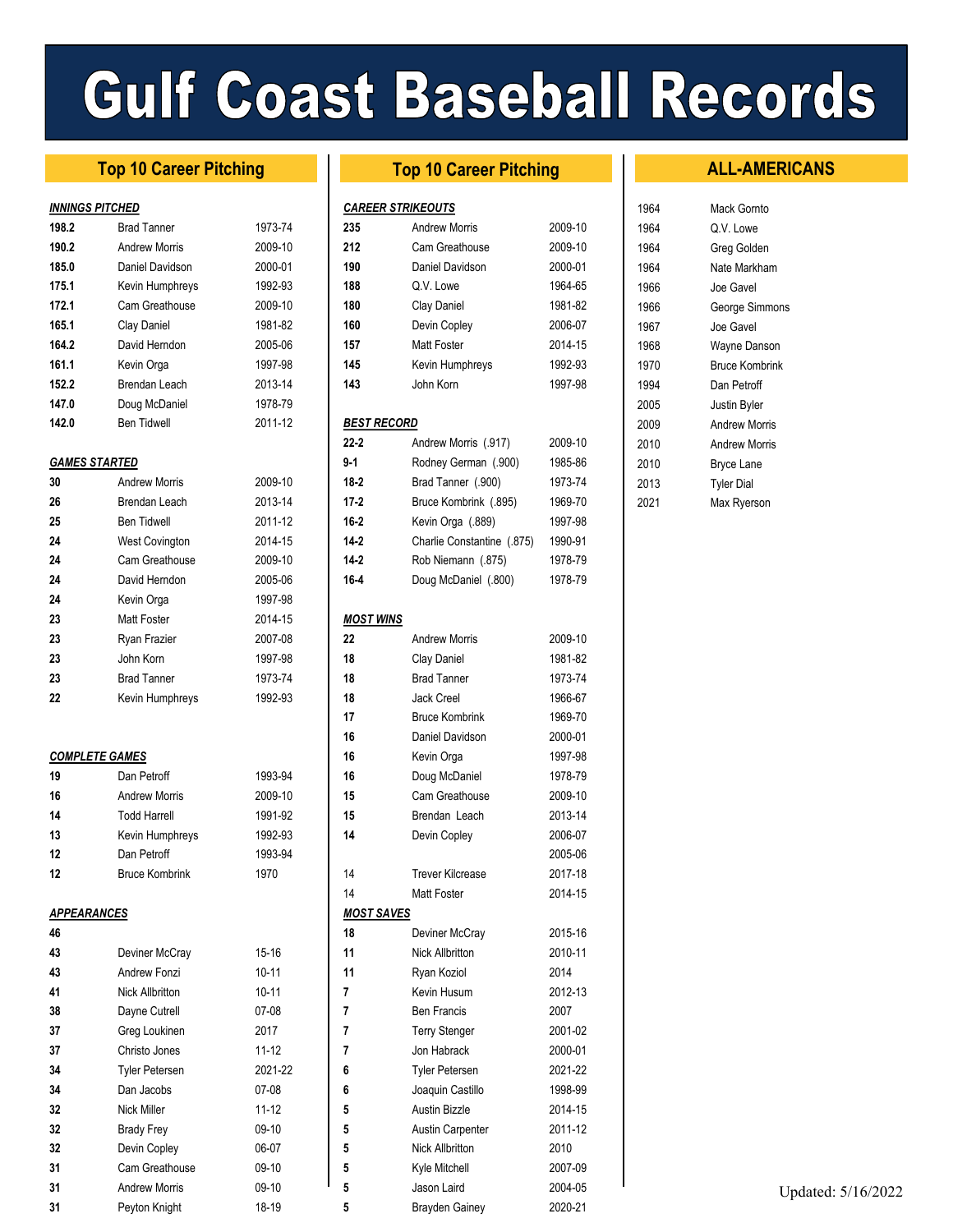## **BASEBALL YEAR BY YEAR SUMMARY**

| <b>YEAR</b> | <b>COACH</b>        | <b>WIN</b> | <b>LOSS</b>    | <b>CAREER RECORD</b> | <b>WIN</b>     | <b>LOSS</b> | WIN % | <b>CONF</b> | <b>REGL</b> | <b>NATL</b> |
|-------------|---------------------|------------|----------------|----------------------|----------------|-------------|-------|-------------|-------------|-------------|
| 1960-61     | Jim Clark           | 1          | $\overline{7}$ | <b>CAREER RECORD</b> | $\mathbf{1}$   | 7           | 0.125 |             |             |             |
| 1961-62     | Gary Ashley         | 7          | 10             | <b>CAREER RECORD</b> | $\overline{7}$ | 10          | 0.412 |             | 3RD         |             |
| 1962-63     | <b>Gil Barrow</b>   | 10         | 8              | <b>CAREER RECORD</b> | 10             | 8           | 0.556 |             | 2ND         |             |
| 1963-64     | <b>Bob McAlpine</b> | 17         | 9              |                      |                |             |       | 1ST         | 2ND         |             |
| 1964-65     | <b>Bob McAlpine</b> | 24         | 12             |                      |                |             |       | 1ST         | 1ST         | 2ND         |
| 1965-66     | <b>Bob McAlpine</b> | 26         | 9              |                      |                |             |       | 1ST         | 4TH         |             |
| 1966-67     | <b>Bob McAlpine</b> | 32         | 10             |                      |                |             |       | 1ST         | 3RD         |             |
| 1967-68     | <b>Bob McAlpine</b> | 31         | 10             | <b>CAREER RECORD</b> | 130            | 50          | 0.722 | 1ST         | 6TH         |             |
| 1968-69     | <b>Bill Frazier</b> | 25         | 12             |                      |                |             |       | 1ST         |             |             |
| 1969-70     | <b>Bill Frazier</b> | 45         | 5              |                      |                |             |       | 1ST         |             |             |
| 1970-71     | <b>Bill Frazier</b> | 41         | 10             |                      |                |             |       |             |             |             |
| 1971-72     | <b>Bill Frazier</b> | 31         | 13             |                      |                |             |       |             |             |             |
| 1972-73     | <b>Bill Frazier</b> | 33         | 22             |                      |                |             |       | 2ND         | 1ST         | 2ND         |
| 1973-74     | <b>Bill Frazier</b> | 45         | $\overline{7}$ |                      |                |             |       | 2ND         | 4TH         |             |
| 1974-75     | <b>Bill Frazier</b> | 38         | 12             |                      |                |             |       |             |             |             |
| 1975-76     | <b>Bill Frazier</b> | 25         | 19             |                      |                |             |       |             |             |             |
| 1976-77     | <b>Bill Frazier</b> | 30         | 20             |                      |                |             |       |             |             |             |
| 1977-78     | <b>Bill Frazier</b> | 35         | 12             |                      |                |             |       |             |             |             |
| 1978-79     | <b>Bill Frazier</b> | 34         | 21             |                      |                |             |       | 1ST         | 3RD         |             |
| 1979-80     | <b>Bill Frazier</b> | 35         | 12             |                      |                |             |       |             |             |             |
| 1980-81     | <b>Bill Frazier</b> | 34         | 21             |                      |                |             |       | 1ST         |             |             |
| 1981-82     | <b>Bill Frazier</b> | 32         | 19             |                      |                |             |       |             |             |             |
| 1982-83     | <b>Bill Frazier</b> | 24         | 20             |                      |                |             |       |             |             |             |
| 1983-84     | <b>Bill Frazier</b> | 48         | 11             |                      |                |             |       | 1ST         | 2ND         |             |
| 1984-85     | <b>Bill Frazier</b> | 36         | 14             |                      |                |             |       |             |             |             |
| 1985-86     | <b>Bill Frazier</b> | 46         | 13             |                      |                |             |       |             |             |             |
| 1986-87     | <b>Bill Frazier</b> | 38         | 18             |                      |                |             |       |             |             |             |
| 1987-88     | <b>Bill Frazier</b> | 36         | 18             |                      |                |             |       |             |             |             |
| 1988-89     | <b>Bill Frazier</b> | 43         | 16             |                      |                |             |       | 1ST         |             |             |
| 1989-90     | <b>Bill Frazier</b> | 47         | 9              |                      |                |             |       | 1ST         |             |             |
| 1990-91     | <b>Bill Frazier</b> | 43         | 17             |                      |                |             |       |             |             |             |
| 1991-92     | <b>Bill Frazier</b> | 37         | 22             | <b>CAREER RECORD</b> | 881            | 363         | 0.708 | 2ND         | 5TH         |             |
| 1991-92     | Darren Mazeroski    | 2          | $\overline{2}$ |                      |                |             |       | 2ND         | 5TH         |             |
| 1992-93     | Darren Mazeroski    | 46         | 20             |                      |                |             |       | 2ND         | 3RD         |             |
| 1993-94     | Darren Mazeroski    | 47         | 12             |                      |                |             |       | 1ST         | 3RD         |             |
| 1994-95     | Darren Mazeroski    | 41         | 15             |                      |                |             |       |             |             |             |
| 1995-96     | Darren Mazeroski    | 35         | 20             |                      |                |             |       |             |             |             |
| 1996-97     | Darren Mazeroski    | 45         | 14             |                      |                |             |       | 1ST         | 5TH         |             |
| 1997-98     | Darren Mazeroski    | 41         | 19             |                      |                |             |       | 1ST         | 3RD         |             |
| 1998-99     | Darren Mazeroski    | 29         | 25             |                      |                |             |       |             |             |             |
| 1999-00     | Darren Mazeroski    | 34         | 22             |                      |                |             |       |             |             |             |
| 2000-01     | Darren Mazeroski    | 37         | 17             |                      |                |             |       |             |             |             |
| 2001-02     | Darren Mazeroski    | 28         | 22             |                      |                |             |       |             |             |             |
| 2002-03     | Darren Mazeroski    | 17         | 33             |                      |                |             |       |             |             |             |
| 2003-04     | Darren Mazeroski    | 34         | 19             |                      |                |             |       |             |             |             |
| 2004-05     | Darren Mazeroski    | 21         | 29             | <b>CAREER RECORD</b> | 457            | 269         | 0.629 |             |             |             |